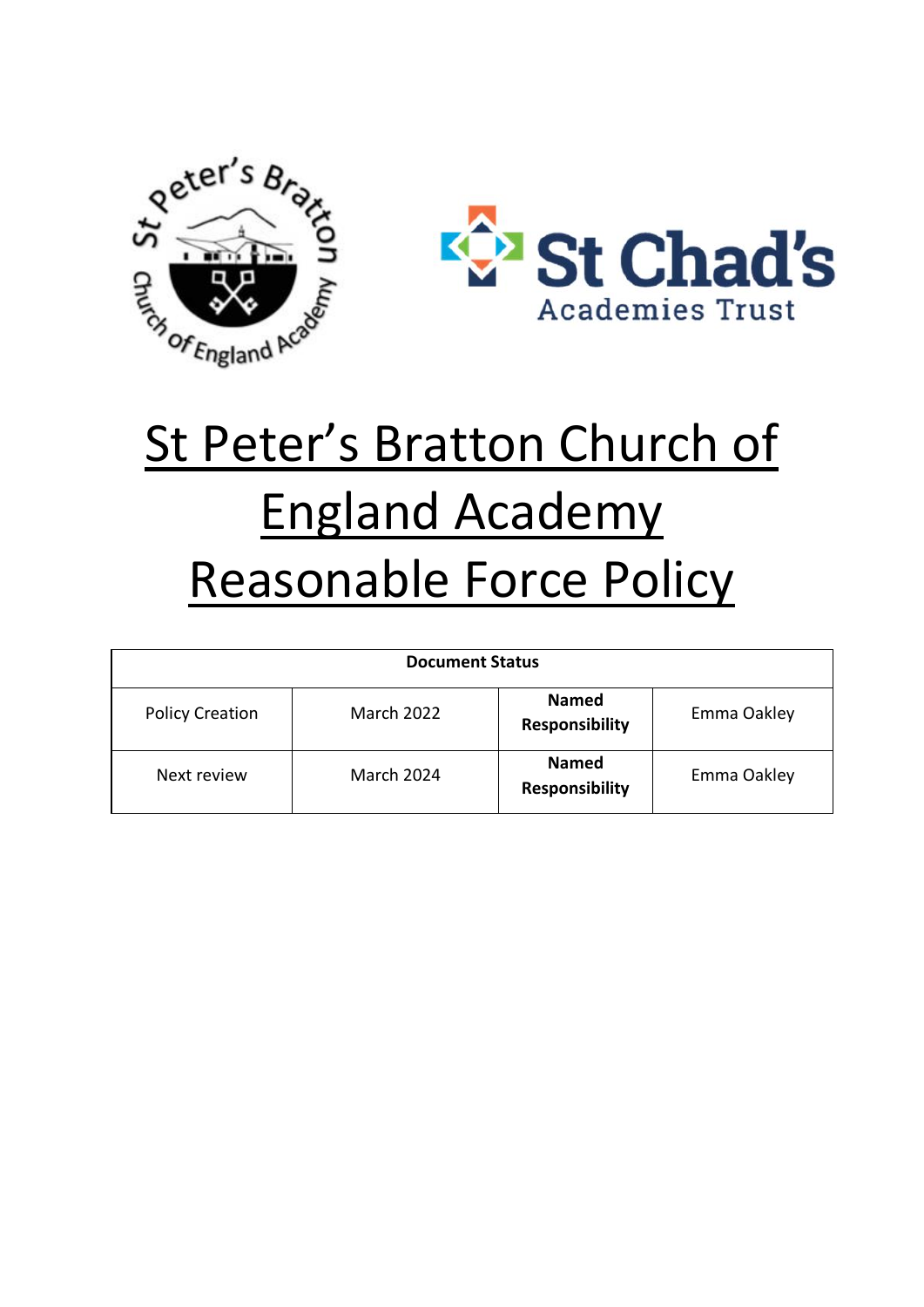# **Reasonable Force Policy**

## **Our school ethos and values**

Enriching lives every day; enabling our school community to learn, achieve and flourish through living 'life in all its fullness.'

Excellence Nurture Respect Integrity Compassion

Hope

# **Introduction and aims**

St Peter's Bratton C of E Academy is committed to maintaining the safety of all our pupils and staff. Occasionally, a situation may occur where a decision is needed whether to use reasonable force or not. This policy aims to clarify school procedures about the use of reasonable force by staff and contributes towards minimising risk when choosing to do so. This policy has been created in conjunction with our behaviour policy which states.

## *Power to use reasonable force*

*Members of staff can use reasonable force to prevent children committing an offence, injuring themselves or others, damaging property, and to maintain good order and discipline in school. In the event of requiring reasonable force, this would be used only as a last resort and to protect the child, other children, or staff from risk of harm and be proportionate to the at-risk behaviour/s.* 

This policy has also been created in conjunction with the DFE guidelines set out in the Use of reasonable force advice 2013 which can be found here.

[https://assets.publishing.service.gov.uk/government/uploads/system/uploads/attachment\\_](https://assets.publishing.service.gov.uk/government/uploads/system/uploads/attachment_data/file/444051/Use_of_reasonable_force_advice_Reviewed_July_2015.pdf) [data/file/444051/Use\\_of\\_reasonable\\_force\\_advice\\_Reviewed\\_July\\_2015.pdf](https://assets.publishing.service.gov.uk/government/uploads/system/uploads/attachment_data/file/444051/Use_of_reasonable_force_advice_Reviewed_July_2015.pdf)

This document enables school staff to use such force as is reasonable in the circumstances to prevent a student from doing, or continuing to do, any of the following:

- Committing any criminal offence
- Causing personal injury to, or damage to the property of, any person (including the student themselves)

• preventing the maintenance of good order and discipline at the school or among any students receiving education during any part of the school day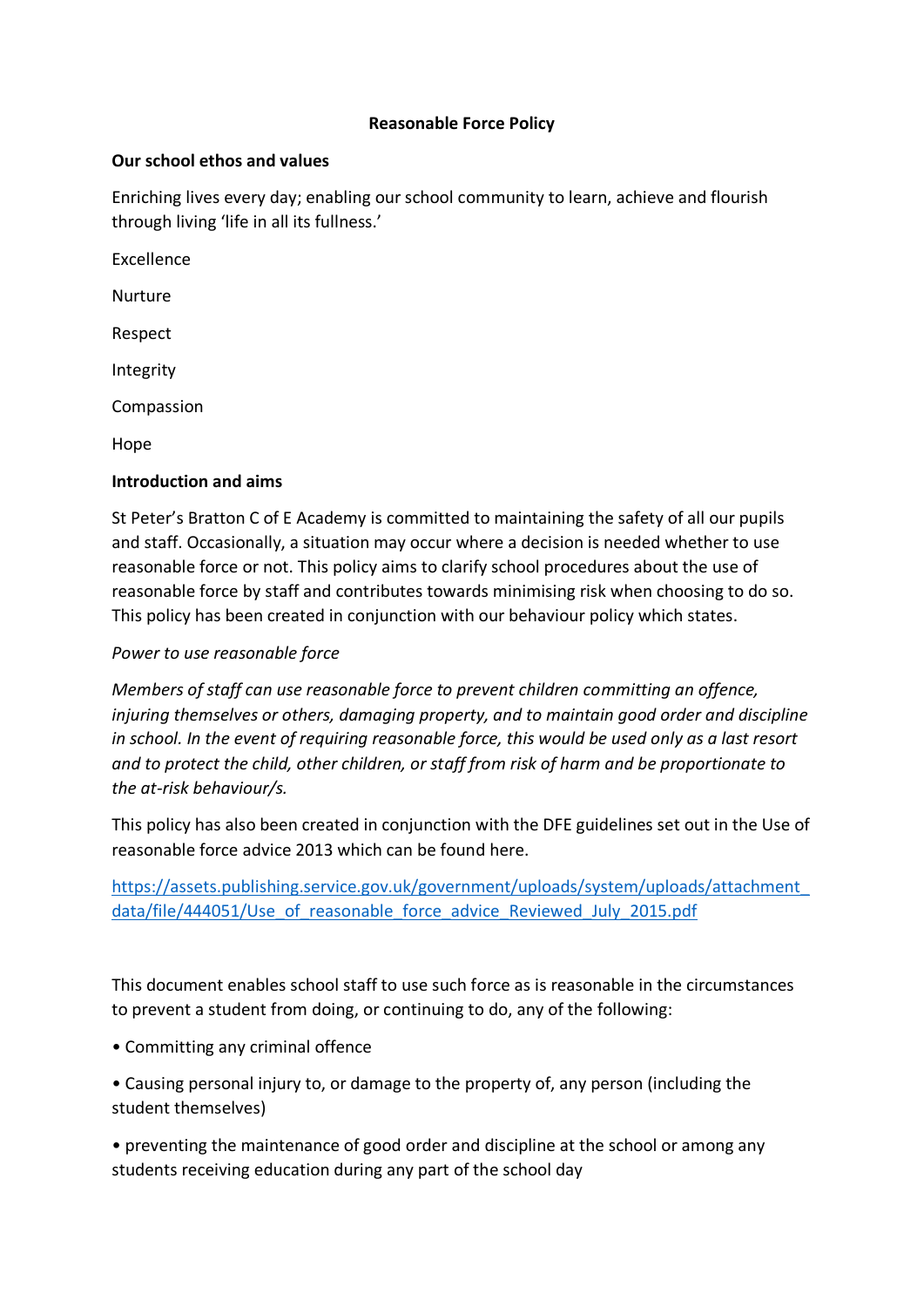## **What is reasonable force?**

Reasonable force is used either to control or restrain.

**Control**- Can be passive physical contact, such as standing between pupils or blocking a pupil's path, or active physical contact such as leading a pupil by the arm out of a classroom.

**Restraint**- means to hold back physically or to bring a pupil under control. It is typically used in more extreme circumstances, for example when two pupils are fighting and refuse to separate without physical intervention.

**Reasonable force should always be proportionate to the incident.** School staff should always try to avoid acting in a way that might cause injury, but in extreme cases it may not always be possible to avoid injuring the pupil.

## **Who can use reasonable force?**

Any member of staff. This includes staff who the head teacher has temporarily put in charge of pupils including voluntary workers and parents helping with a school trip. In the event of an incident where more than one member of staff is present, the most senior staff member will lead on deciding if and when to use reasonable force.

## **When can reasonable force be used?**

- To prevent pupils from hurting themselves or others
- To prevent pupils from damaging property
- To prevent pupils from causing disorder

The choice to use reasonable force is down to the professional judgement of the staff member involved and should always be judged on an individual basis.

# **Why might reasonable force be used?**

- To remove disruptive children from the classroom where they have refused to follow an instruction to do so
- To prevent a pupil behaving in a way that disrupts the learning in school or whilst attending a school trip
- To prevent a pupil exiting the classroom where allowing the pupil to leave would risk their safety or lead to behaviour that disrupts the behaviour of others
- To prevent a pupil from attacking a member of staff or another pupil, or to stop a fight
- To restrain a pupil at risk of harming themselves through physical outbursts

# **Schools cannot use force as a punishment – it is always unlawful to use force as a punishment.**

Our behaviour policy also states.

*Confiscation of inappropriate items A member of staff may confiscate inappropriate items from a pupil provided it is reasonable in the circumstances. In this event, the parent would*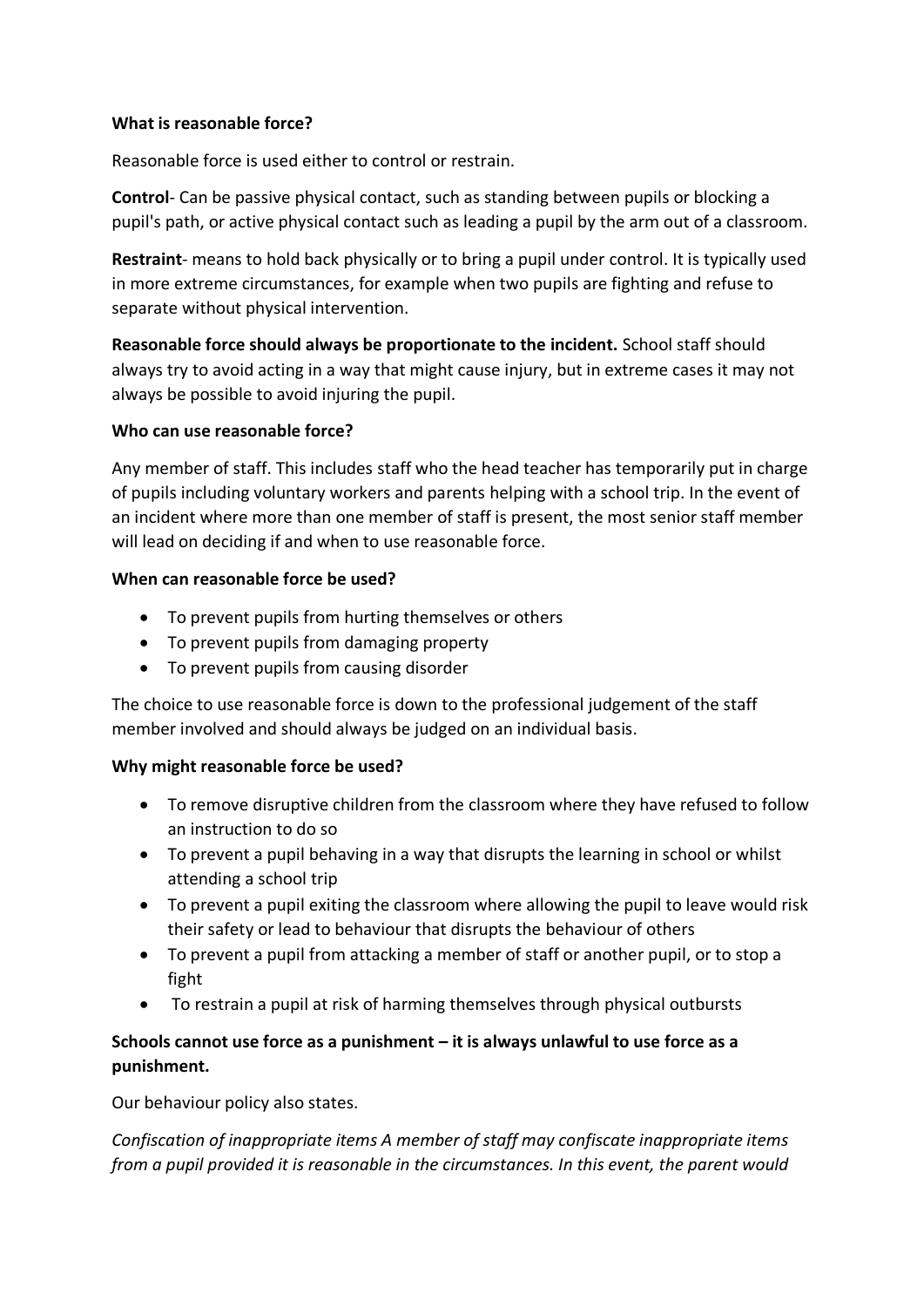*be informed and asked to collect the item from school, or have it handed to them when they collect the child at the end of the day. Prohibited items that would be confiscated include.* 

- *Knives and weapons*
- *Tabacco/cigarettes*
- *Stolen items*

# **Can school use reasonable force when there is a requirement to search pupils without consent?**

The headteacher and SLT can use such force as is reasonable given the circumstances to conduct a search for the following "prohibited items"

- knives and weapons
- alcohol
- illegal drugs
- stolen items
- tobacco and cigarette papers
- fireworks
- pornographic images

• any article that has been or is likely to be used to commit an offence, cause personal injury or damage to property.

## **Force cannot be used to search for items banned under the school rules.**

## **How do we decide the level of reasonable force and how is this communicated?**

As previously stated, the level of reasonable force should always be proportionate to the incident. It is our legal duty to make reasonable adjustments for disabled children and children with special educational needs and disabilities (SEND). We do not require parental consent to use force on a pupil.

# **Do staff require reasonable force training?**

No. There is no legal requirement that staff receive training for reasonable force. However, staff, parents and carers are made aware of school procedures when there is a need for reasonable force. The requirement of use reasonable force in school is usually rare and always proportionate.

## **Are parents informed when reasonable force has been used on their child?**

Yes, it is good practice to inform parents that reasonable force has been used on their child. It is important to us that we work collaboratively with our families at St Peter's and where possible, a discussion with a child who is having difficulties would be held where an understanding is established that certain incidents and behaviours may result in staff using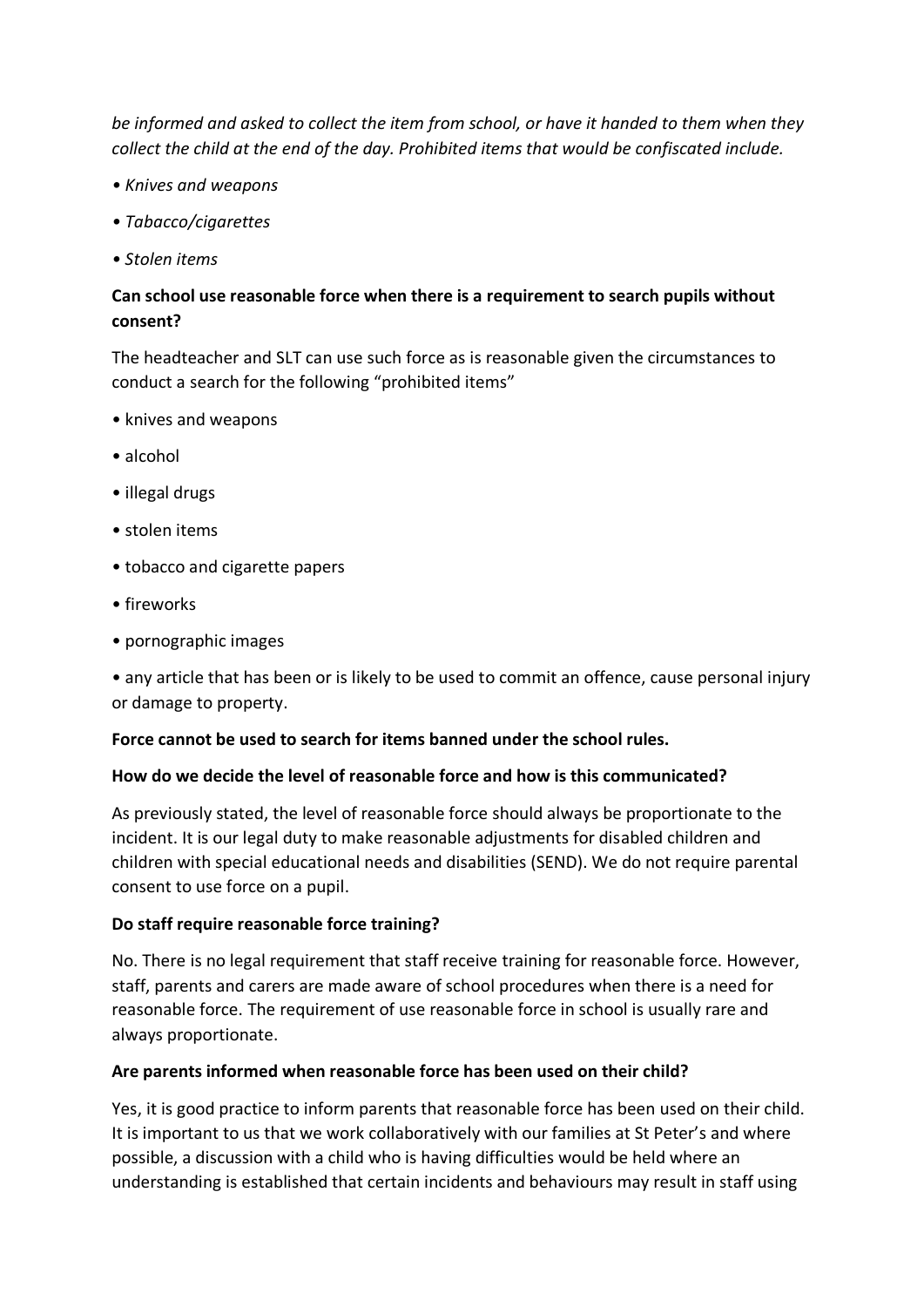reasonable force on their child for the purpose of keeping them and staff safe from risk of some form of harm. It is also important that where appropriate, a restorative conversation is held where any pupils or adults involved in the incident, are included.

# **What if the pupils complains about the reasonable force used on them?**

If a child complains about the reasonable force being used on them where appropriate the lead professional will give a warning that if the behaviour or incident does not stop, they will hold the pupil for theirs and/or others' safety.

The DFE advice (2013), also states.

• Where a member of staff has acted within the law – that is, they have used reasonable *force in order to prevent injury, damage to property or disorder – this will provide a defence to any criminal prosecution or other civil or public law action.* 

*• When a complaint is made the onus is on the person making the complaint to prove that his/her allegations are true – it is not for the member of staff to show that he/she has acted reasonably.* 

*• Suspension must not be an automatic response when a member of staff has been accused of using excessive force. Schools should refer to the "Dealing with Allegations of Abuse against Teachers and Other Staff" guidance (see the 'Further sources of information' section below) where an allegation of using excessive 5 References to parent or parents are to fathers as well as mothers, unless otherwise stated. 8 force is made against a teacher. This guidance makes clear that a person must not be suspended automatically, or without careful thought.* 

*• Schools must consider carefully whether the circumstances of the case warrant a person being suspended until the allegation is resolved or whether alternative arrangements are more appropriate. • If a decision is taken to suspend a teacher, the school should ensure that the teacher has access to a named contact who can provide support.* 

*• Governing bodies should always consider whether a teacher has acted within the law when reaching a decision on whether or not to take disciplinary action against the teacher.* 

*• As employers, schools and local authorities have a duty of care towards their employees. It is important that schools provide appropriate pastoral care to any member of staff who is subject to a formal allegation following a use of force incident.*

## **What about other forms of physical contact in school?**

It is not illegal for a member of staff to touch a pupil. There are times throughout the day when physical contact between a staff member and pupil is deemed as appropriate and/or necessary. These include

- Holding the hand of the child
- When comforting a distressed pupil
- When a pupil is being congratulated or praised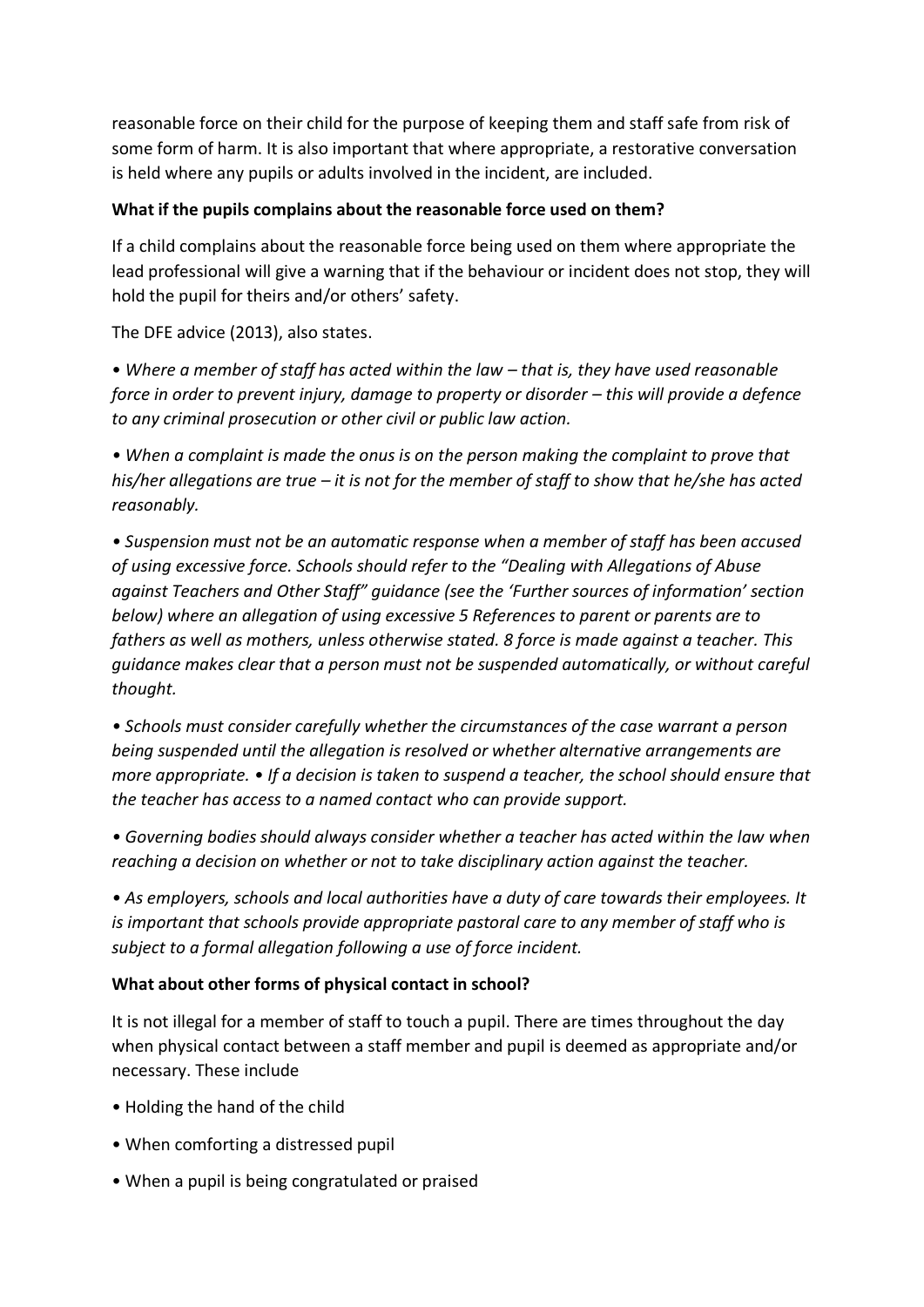- To demonstrate how to use a musical instrument
- To demonstrate exercises or techniques during PE lessons or sports coaching
- To give first aid

## **How is reasonable force recorded in school?**

Appendix A should be used to record details of any incidents requiring the use of reasonable force. This should be completed as soon as is practically possible after the incident and handed to the schools Assistant Principal.

#### **Appendix A**

#### **Use of force incident form**

| Date and time force was used:                                                                      |  |  |
|----------------------------------------------------------------------------------------------------|--|--|
| Name of staff member who used force:                                                               |  |  |
| Name of pupil on who reasonable force was used:                                                    |  |  |
| Circle any that apply to the pupil on who reasonable force was used                                |  |  |
| SEND EAL CIC LAC Medical needs Other (state):                                                      |  |  |
| Location of incident:                                                                              |  |  |
| Names of other staff involved in force or witnessed the incident.                                  |  |  |
| Names of other pupils involved or who witnessed the incident.                                      |  |  |
| Was the child warned force may be used if requests/instructions were not followed? (circle) Yes No |  |  |
| List any de-escalation techniques used.                                                            |  |  |
| Description of the key points of the incident (written by the adult who used reasonable force).    |  |  |
| List any injuries to the pupil who force was applied.                                              |  |  |
| First aid administered. (circle) Yes No                                                            |  |  |
| List any injuries to the adult who used force.                                                     |  |  |
| First aid administered. (circle) Yes No                                                            |  |  |